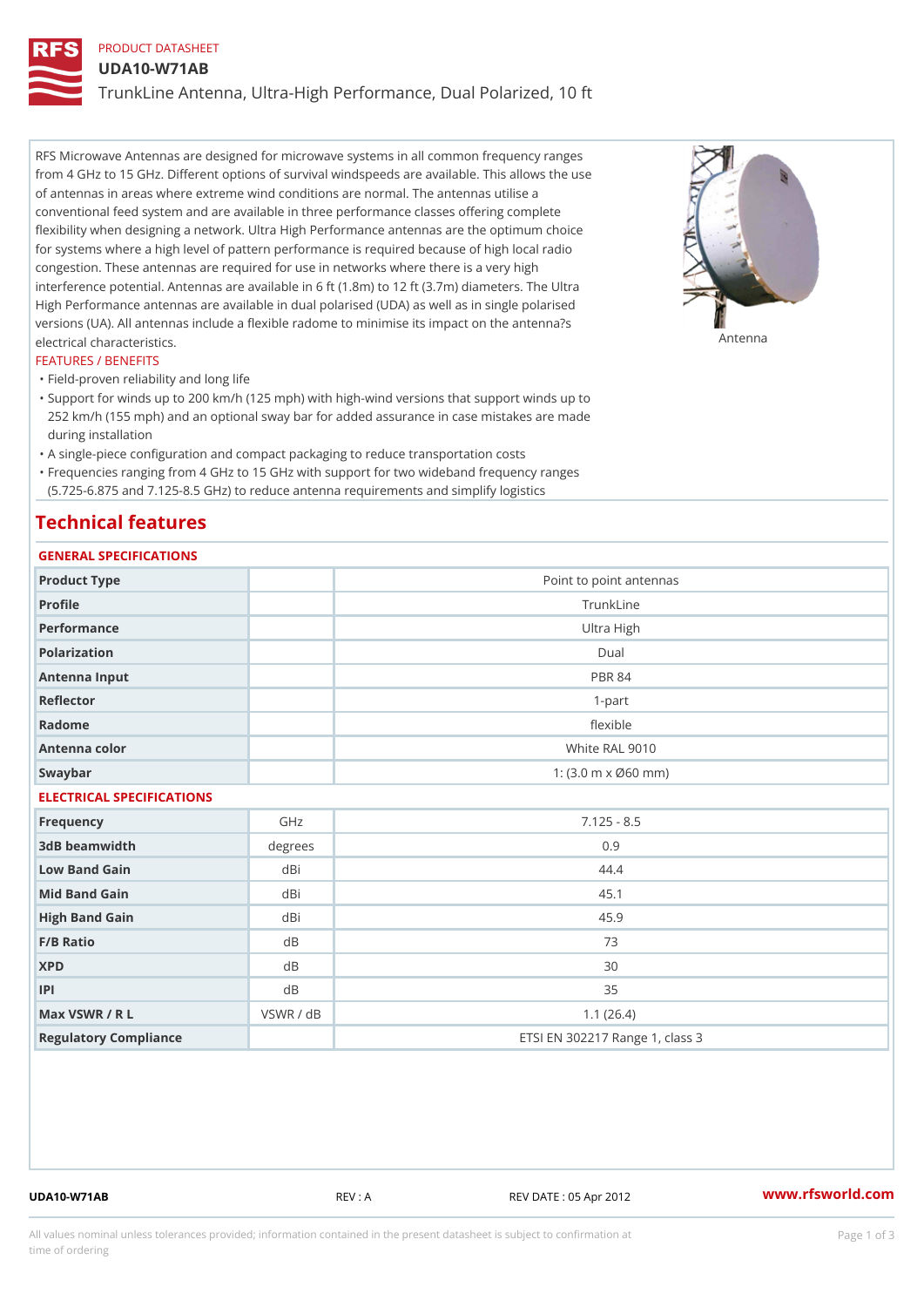# PRODUCT DATASHEET

## UDA10-W71AB

TrunkLine Antenna, Ultra-High Performance, Dual Polarized, 10 ft

| MECHANICAL SPECIFICATIONS                                             |              |                   |                                                                          |  |
|-----------------------------------------------------------------------|--------------|-------------------|--------------------------------------------------------------------------|--|
| Diameter                                                              | ft $(m)$     | 10(3)             |                                                                          |  |
| Elevation Adjustment                                                  | degree       | ± 5               |                                                                          |  |
| Azimuth Adjustment                                                    | degree:      | ± 5               |                                                                          |  |
| Polarization Adjustment                                               | degrees      | ± 5               |                                                                          |  |
| Mounting Pipe Diameter<br>minimum                                     | $mm$ (in)    | 114(4.5)          |                                                                          |  |
| Mounting Pipe Diameter<br>maximum                                     | $mm$ (in)    |                   | 114(4.5)                                                                 |  |
| Approximate Weight                                                    | kg (lb)      |                   | 290 (638)                                                                |  |
| Survival Windspeed                                                    | $km/h$ (mph) |                   | 200 (125)                                                                |  |
| Operational Windspeed                                                 | $km/h$ (mph) | 190 (118)         |                                                                          |  |
| <b>STRUCTURE</b>                                                      |              |                   |                                                                          |  |
| Radome Material                                                       |              | PVC coated fabric |                                                                          |  |
| <b>FURTHER ACCESSORIES</b>                                            |              |                   |                                                                          |  |
| optional Swaybar                                                      |              |                   | 1: SMA-SK-60-3000A (3.0 m x Ø60 mm)                                      |  |
| Further Accessories                                                   |              |                   | SMA-WK-10: Wind Kit<br>SMA-SKO-UNIVERSAL-L : Universal sway bar fixation |  |
| <b>MOUNTOUTLINE</b>                                                   |              |                   |                                                                          |  |
| m m<br>$Dimension_A$<br>(in)                                          |              | 3220(126.8)       |                                                                          |  |
| m m<br>$Dimension_B$<br>(in)                                          |              | 1640(64.6)        |                                                                          |  |
| m m<br>$Dimension_C$<br>(in)                                          |              | 550 (21.7)        |                                                                          |  |
| $Dim_D - D -$<br>m m<br>$114$ m m (4.5 _ ir ) $\sqrt{$ iip $\sqrt{ }$ |              | 190(7.5)          |                                                                          |  |
|                                                                       |              |                   |                                                                          |  |

Dimension\_E

Dimension\_F

mm (in)

m<sub>m</sub> (in)

370 (14.6)

1440 (56.9)

UDA10-W71AB REV : A REV DATE : 05 Apr 2012 [www.](https://www.rfsworld.com)rfsworld.com